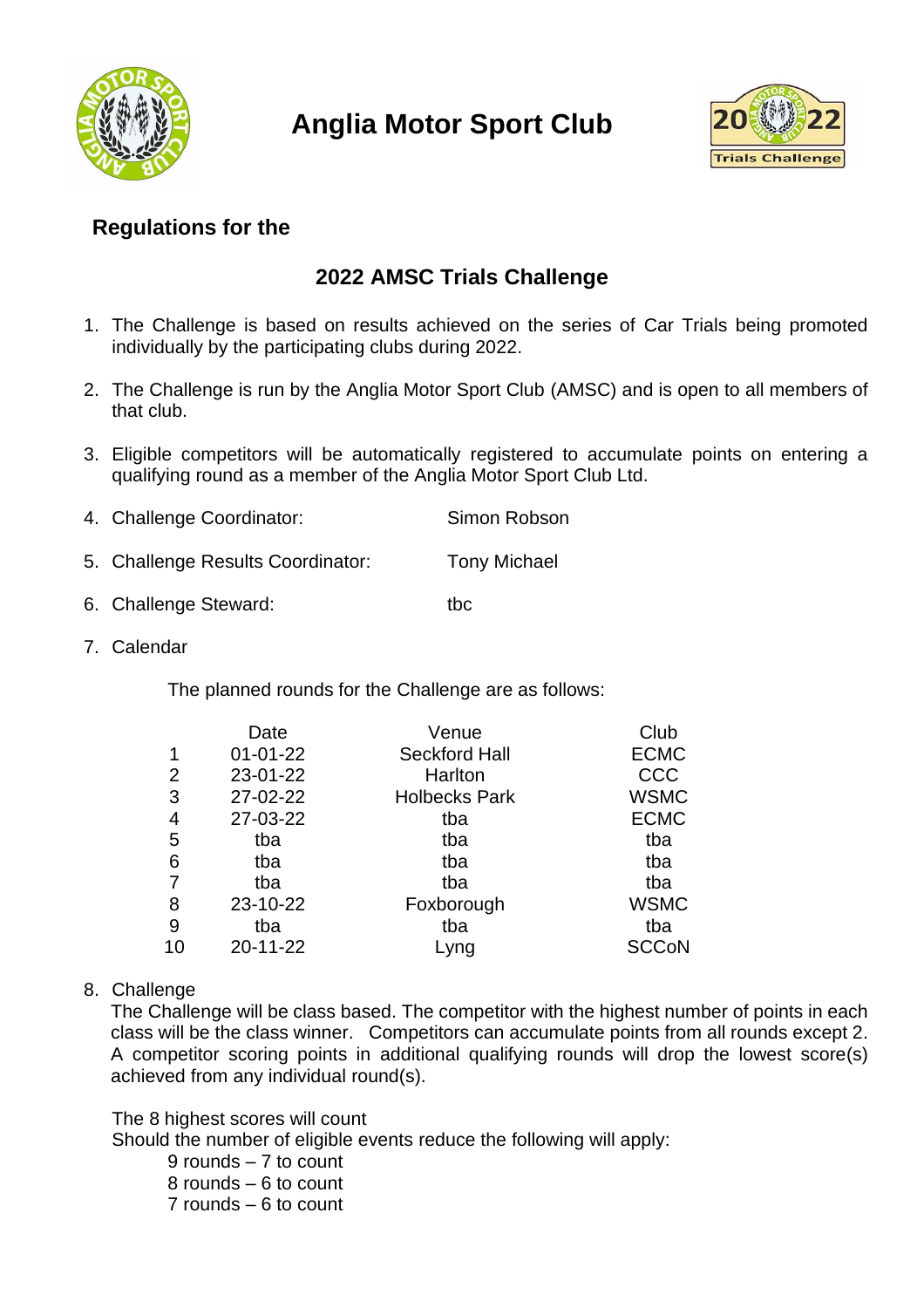5 rounds or less – ALL to count

- 9. Classes
	- a. Class 1 2 wheel drive production cars registered on or after 1.1.98 and driven to the venue.
	- b. Class 2 Front wheel drive production cars
	- c. Class 3 Rear wheel drive production cars
	- d. Class 4 Modified Production Cars and Kit cars and those cars not qualifying for Class 1, 2 or 3

(ref. 'Blue Book' T11 Class 1, 2, 3 and 4 see end of regs. for detailed extract)

Class 4 will also include any car which is not eligible for Class 1, 2 or 3

Classes may be split (e.g. on engine size) by individual event organisers but Challenge points will be calculated based on the classes listed above

- 10.Eligibility rules will be as the standard rules applied to each event.
- 11.Awards will be presented as follows
	- a. An overall award for the highest overall score within any one class
	- b. 1<sup>st</sup> in each class
	- c. 2<sup>nd</sup> in each class subject to there being 3 or more competitors with qualifying scores within the class
	- d. 3<sup>rd</sup> in each class subject to there being 5 or more competitors with qualifying scores within the class

Challenge tables will be updated after event results are published and awards will be distributed within two weeks of the final Challenge tables being published

- 12.To be eligible for an award a competitor must have scored points in at least 50% (or number rounded down) of the qualifying rounds.
- 13.A competitor can only win one award.
- 14.Scoring on all events will be based on class positions as follows: 1<sup>st</sup> 15 pts, 2<sup>nd</sup> 13 pts, 3<sup>rd</sup> 12 pts, and so on, until 14<sup>th</sup> and lower 1 point.

Additional points can be scored, see paras 17, 18 & 19.

- 15.Ties will be decided in favor of the driver with the greatest number of maximum Challenge point scores and if this fails to resolve the tie, the greatest number of next highest scores, and so on.
- 16.Where an event runs under a dual permit (Inter Club & Clubmans), for the purposes of calculating Challenge point scores, it will be treated as two separate events with only competitors in the Clubmans event qualifying. If a competitor in the Inter Club event has scored points on at least 3 other Challenge rounds, then that competitors Inter Club result will be merged into the Clubmans results before the Challenge point scores are calculated.
- 17.Organiser points: Competitors electing to organise a 2022 Trials Challenge event, Clerk of Course / Secretary / Entry Secretary / Chief Marshal / Marshal, will be awarded points,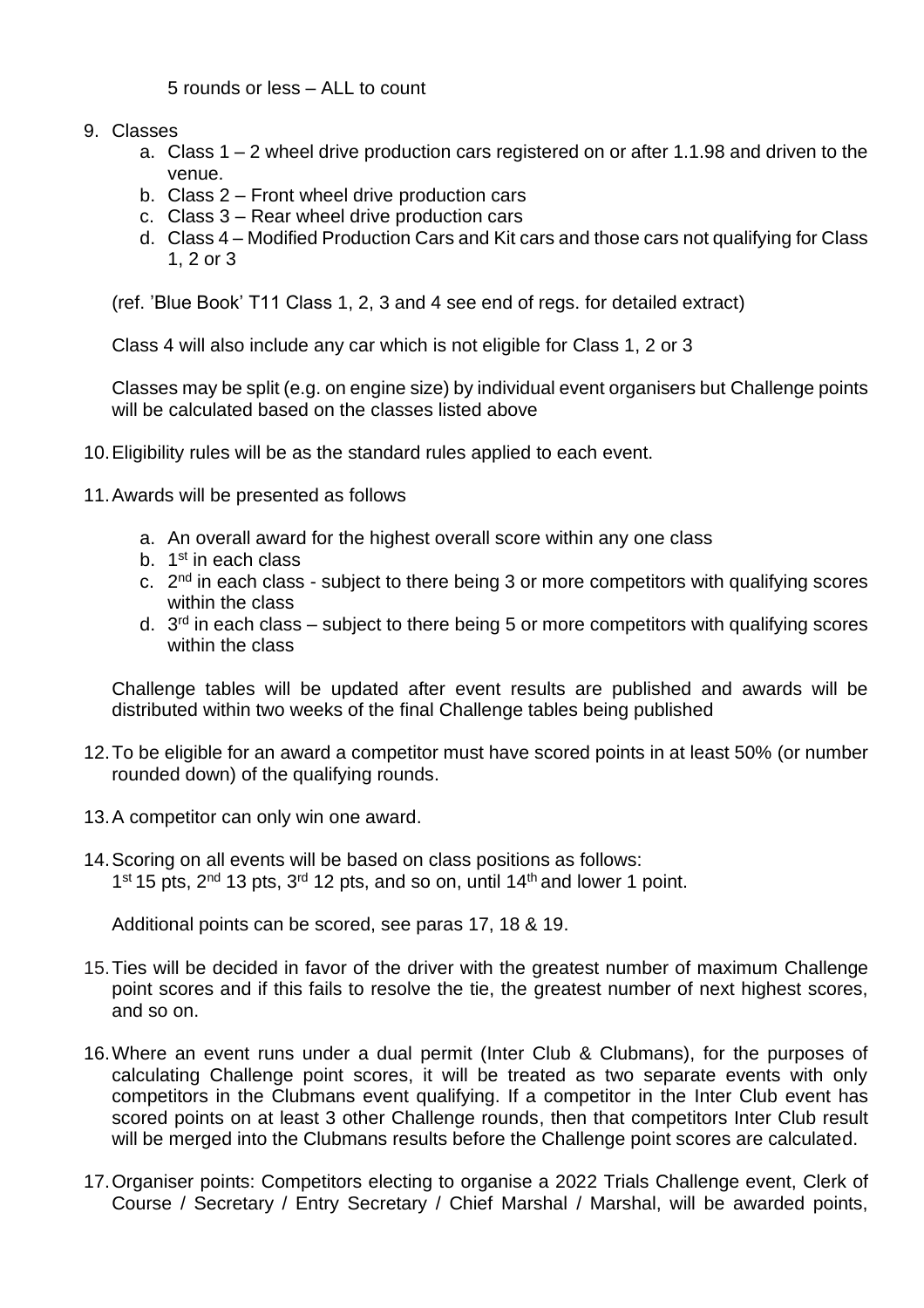equivalent to a maximum AutoSOLO Challenge class score (15 points). Organiser points can only be awarded for organising one 2022 Trials Challenge event.

- 18.Organiser points will be accumulated separately and will not affect the maximum number of rounds (para 5).
- 19.Organiser points will be awarded automatically.